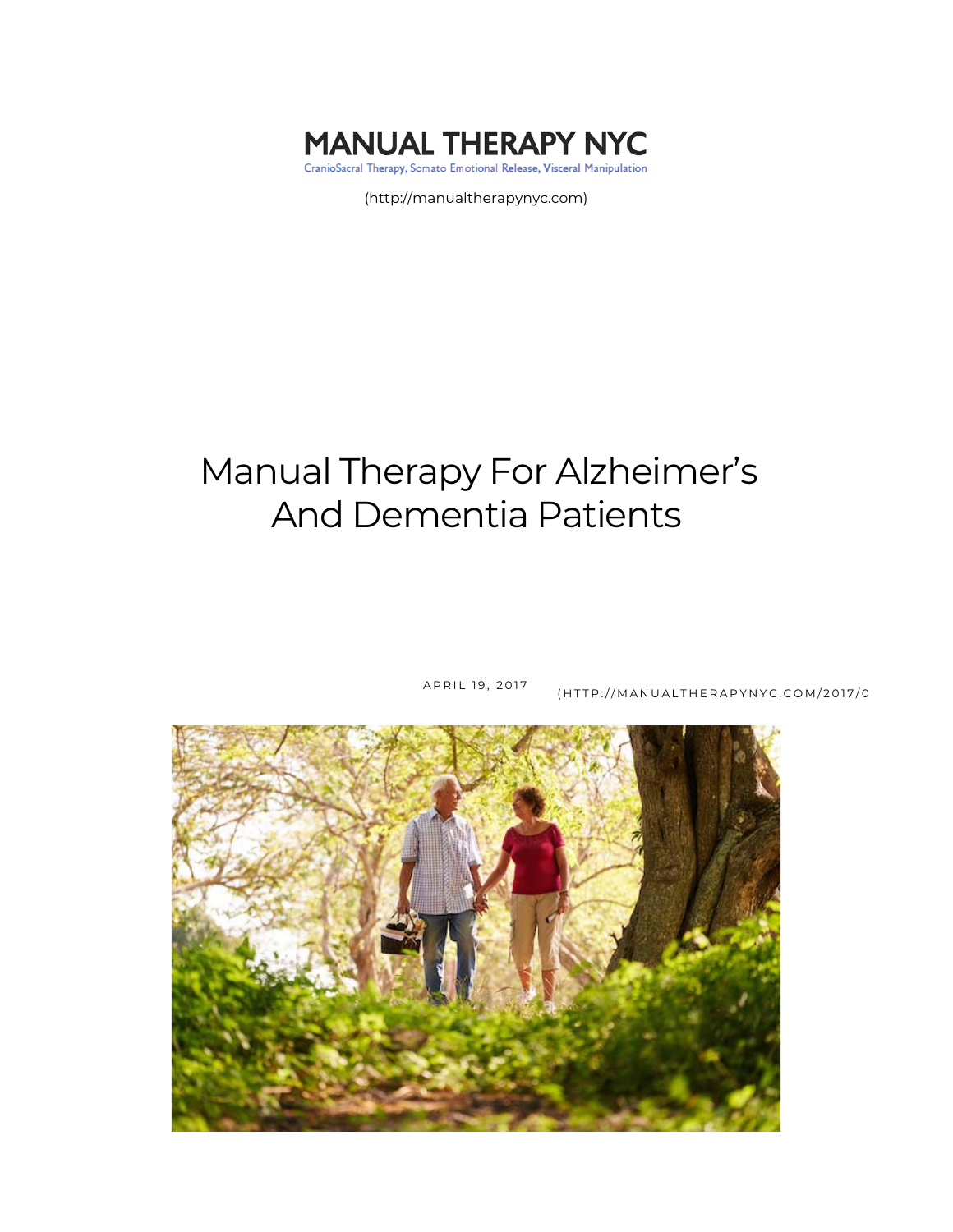### **It hurts to know you will never remember the things I will never forget.**

Anonymous

Do you know somebody affected by Alzheimer's disease? I hope you don't. But with 5 million Alzheimer's patients in the United States alone, chances are somebody in your close circle is affected. You likely know as well how difficult it is to live with this illness. Alzheimer's may start with forgetfulness or the same questions repeated a little too frequently. This disease, the most common cause of dementia among older adults, first eats away memory, then thinking ability and eventually basic everyday skills like brushing your hair. Later, even the ability to recognize a loved one withers away. Over time, the person forgets to eat, drink or even breathe. Alzheimer's disease is the sixth leading cause of death in America.

#### **World Health Organization calls Alzheimer's disease the pandemic of the West.**

The alarming figures announce the crisis looming over us and the urgency to address the risks of Alzheimer's disease, be it for our health, our society or our wallet. In case you were wondering, the financial picture of Alzheimer's disease is just as bleak as the chances for researchers to find an effective cure in the short term. When it comes to the cost of care, Alzheimer's is a record breaker. In 2010, a study funded by the National Institute on Aging estimated that it cost up to \$215 billion a year to care for dementia patients, surpassing heart disease (\$102 billion) and cancer (\$77 billion) combined.

Since the vast majority of patients affected are over 65 years old, tax dollars currently support most of the burden through Medicare. This means that the care of the growing population of Alzheimer's patients alone has the potential to bankrupt Medicare and the entire health system.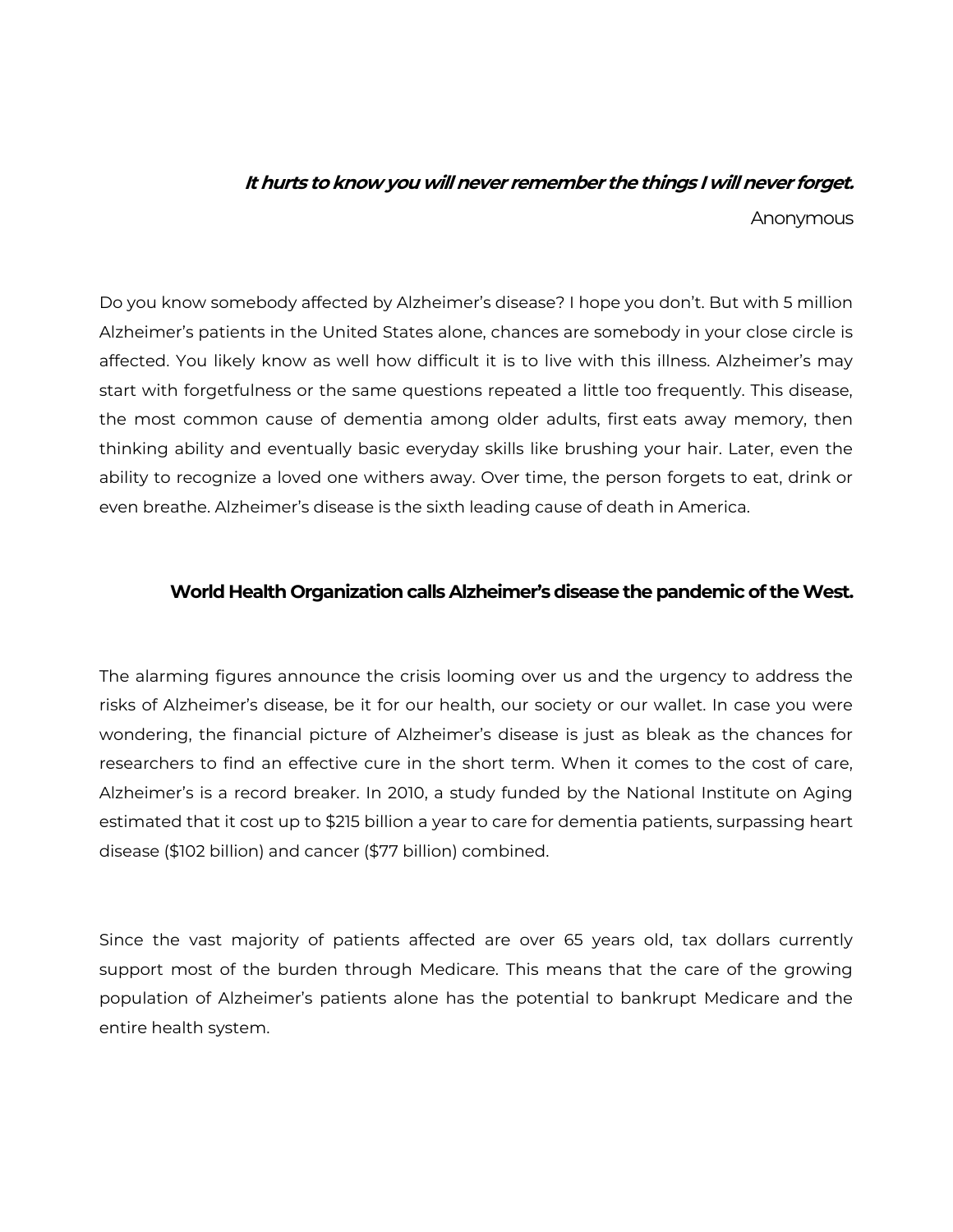Younger generations need to think long and hard on how they want to face this challenge personally and as a society. Given the bleak financial and curative outlook, doing one's part in finding new avenues to prevent Alzheimer's disease turns out to be as much a civic duty as a personal endeavor. However, I would not want to address this subject without reporting first on scientific and case studies that have assessed the gift Manual Therapy can bring to deeply affected Alzheimer patients.

Manual Therapy is a cost effective, noninvasive, side-effect free therapeutic modality with a light touch. For decades Manual Therapy has proven to be a strong supporter of health and wellness for the very fragile elderly population.

#### **Physical benefits**

- Decreased pain
- Decreased use of pain medication
- o Increased range of motion in joints
- o Improved balance and mobility
- o Improved breathing
- Improved speech and communication
- o Improved vision
- Improved digestion (including appetite, feeding issues or acid reflux)
- Improved elimination
- Improved sleep

#### **Mental benefits**

- Decreased depression
- Decreased anxiety
- Improved focus

#### **General benefits**

- Relaxation
- o Increased stress tolerance
- o Increased energy level

#### **Benefit specific for Parkinson's disease**

- Decreased pain
- o Increased relaxation, allowing patients to be more comfortable
- o Temporary change in muscle tone and rigidity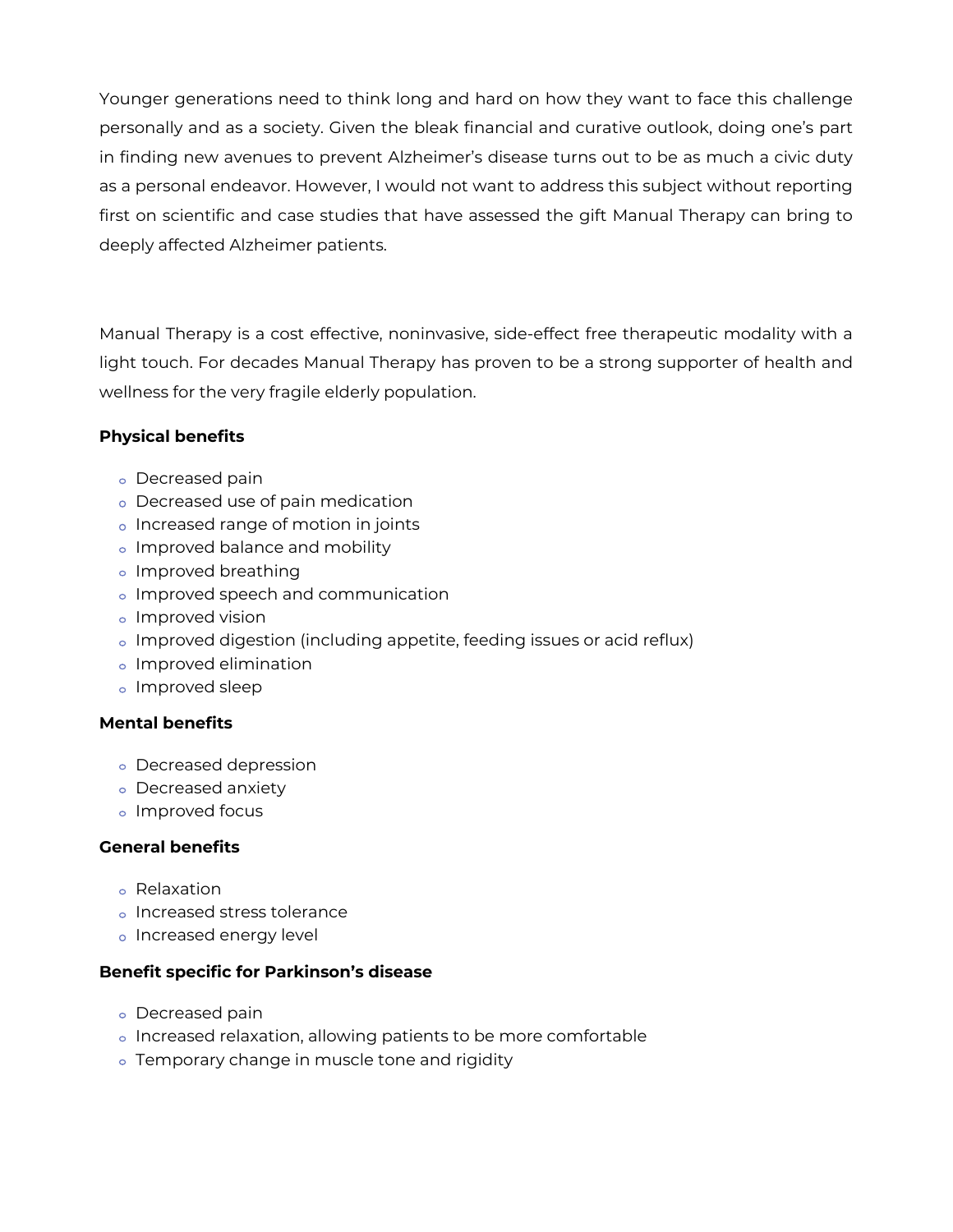Each person is absolutely unique. Refer to your Manual Therapist for a complete list of conditions that can be addressed and to learn what treatment would be appropriate in your personal situation.

In a study conducted in 2008 in a nursing home focusing on Alzheimer's and dementia patients, the same treatment of basic Manual Therapy was administrated to residents diagnosed with moderate to severe symptoms for 5 minutes. Certified nursing staff, trained in using an observation inventory, rated the participants before, during and after the treatment phase. They noted statistically significant improvements in behaviors during the study but also improvements well after the treatment phase of the study concluded.

#### **Benefit for Alzheimer's and dementia observed during the 2008 study**

- Decreased agitation
- o Increased responsiveness
- Ability to feed themselves restored
- Improved thinking abilities
- o Improved communication skills:
	- some patients going back from single words answers to full sentences
	- o for others, an easier time recognizing their family members

In the long term, this means that if a nursing home was to invest in Manual Therapy, certain positive changes would certainly happen. Currently, an agitated patient renders the work of nursing staff much more complex and extremely time consuming. Most of the time, this issue is managed by administrating heavier medication to the agitated patient. It is not unreasonable to believe that if the patient was less agitated after receiving Manual Therapy there would be less need for calming medication, which would be beneficial for the health of the patient. Calmer patients would facilitate the duties of the nursing staff as well, making daily life much more enjoyable for everybody.

I will later detail why it's important to care for the health of your brain as early as possible in life. However, it's important to remember that Manual Therapy does help already deeply affected elderly patients. Manual Therapy should be one of the steps to take care of our vulnerable elderly population as it has a lot to offer in terms of improved quality of life.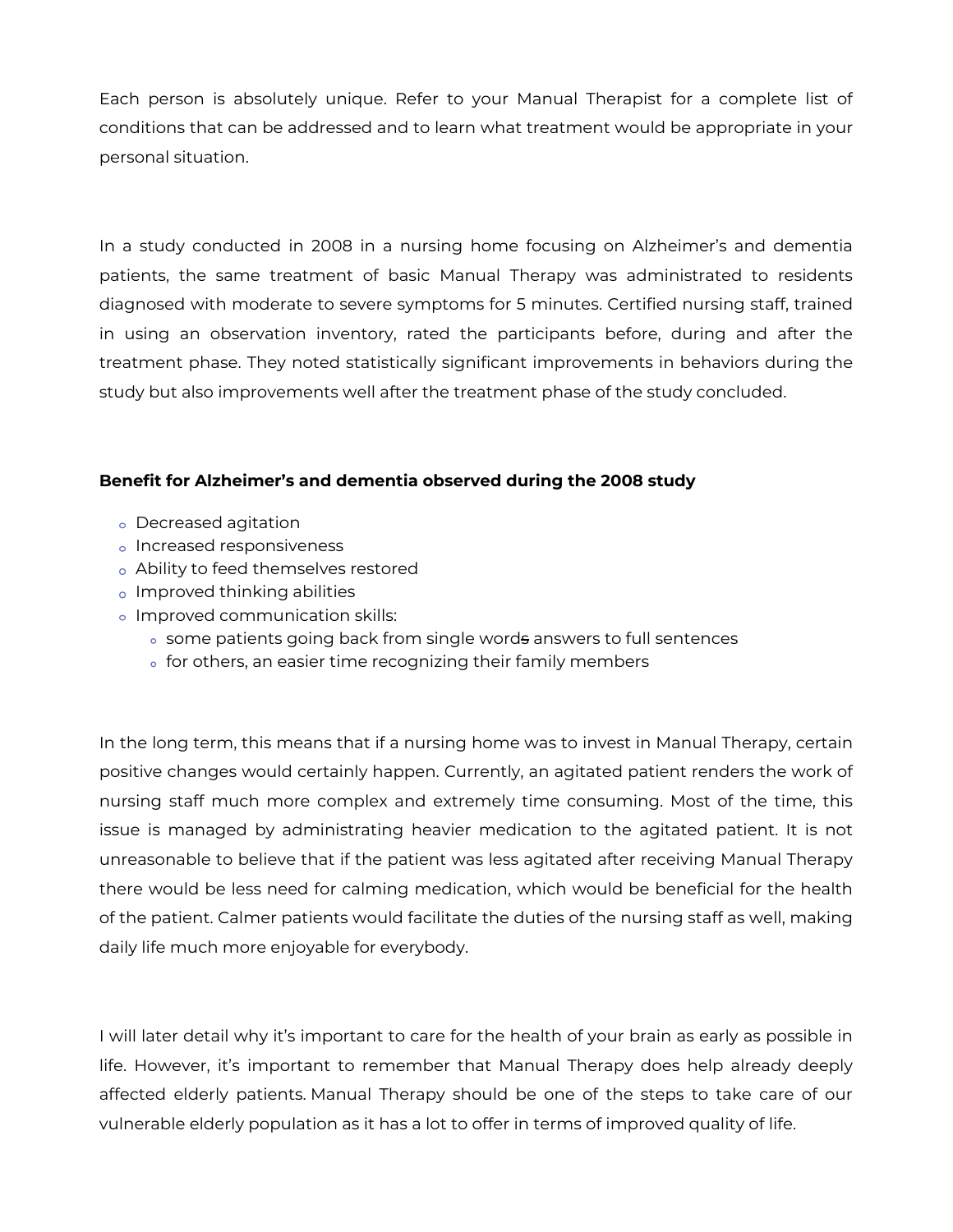#### **Dementia…**

**Grieving your loved one when they are here, Only to grieve them again when they are gone.**

Michele DeSocio

Alzheimer's disease does not only affect the afflicted. As a young woman caring for her mother puts it: "You can never understand the effect it has on your life. It's one thing to be the parent of your children, but to be the parent of your parent is different." By attacking the memory, Alzheimer's disease is an assault to the essence of a person. It wreaks havoc in the life of the caregivers, too.

With an American developing Alzheimer's disease every minute and an aging baby boomer population, the most conservative projections estimate that by 2050, 15 million Americans could be afflicted. If you include caregivers, this means that Alzheimer's disease could become the center of life for 30 million Americans or more. We will all live with this affliction in one way or another. It's time to take responsibility for ourselves as much as for our community.

## **It occurred to me that at one point it was like I had two diseases: one was Alzheimer's, and the other was knowing I had Alzheimer's.**  Terry Pratchett

Be on the lookout for next entry blog:

- A simple explanation of how Alzheimer's disease affects the brain
- Why so far all attempts at developing effective medication have failed
- Why waiting for the first signs of Alzheimer's disease to take care of your brain is way too late
- o Simple steps you can take today to maintain your brain health